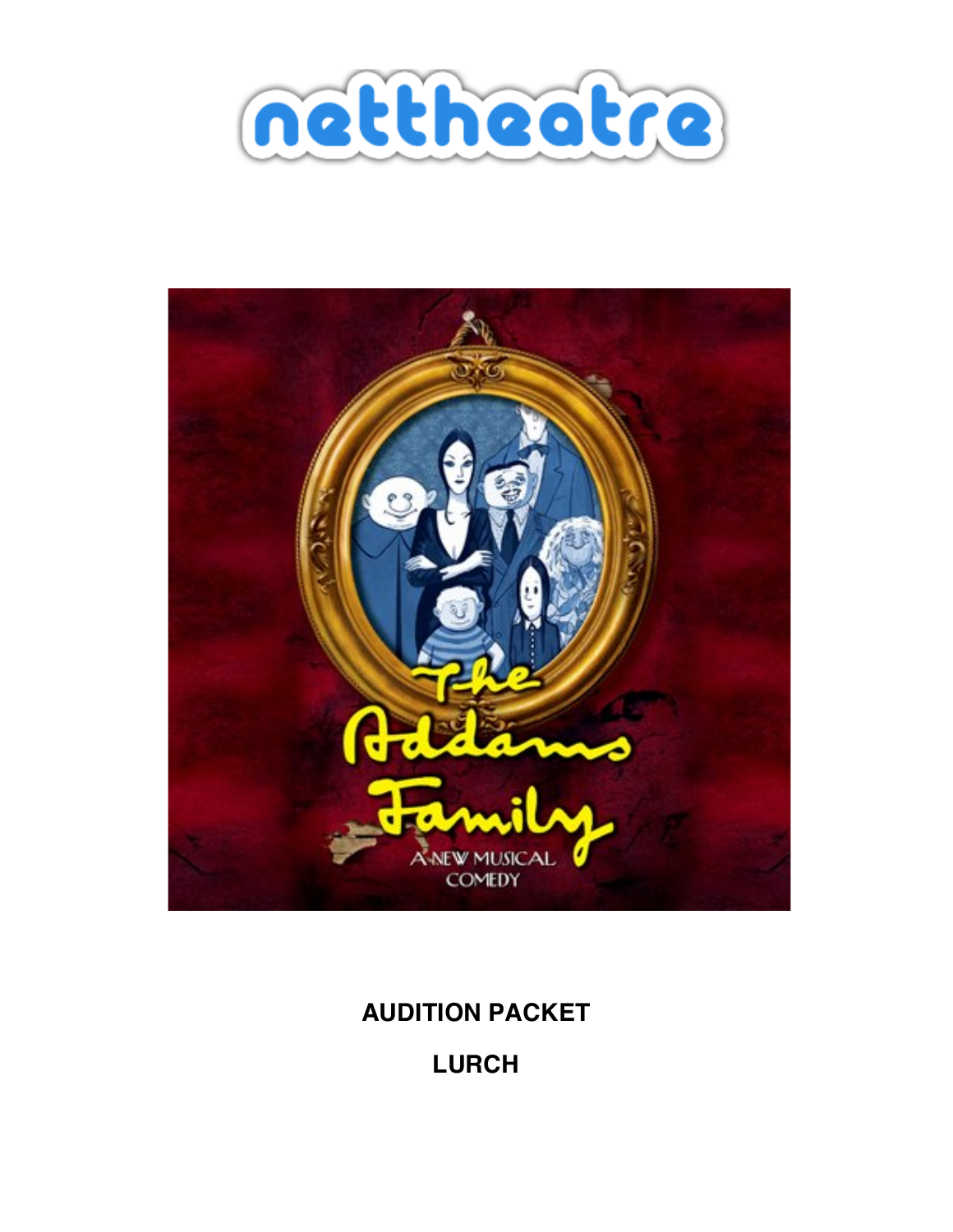## **SCENE 5**

*(THE GREAT HALL)* 

## **WEDNESDAY**

They're here!

*(ALL scuttle off. LURCH, approaches the front door...very slowly.)* 

 *(to Lurch)* 

Hurry *up*! *(LURCH opens the front door, ushering in the BEINEKES. They affect an out-oftowner's nonchalance.)* 

## **MAL**

Hello. Had a little trouble finding the place. Looks like somebody shot out all your street lamps!

> *(MAL and ALICE laugh. LURCH does not. The BEINEKES move down stage and take the place in.)*

 *(observing the emptiness of the space)*  Wow, look at this place. They just move in or what?

#### **ALICE**

No. This is how they live in New York. They spend all their money on rent and have nothing left for furniture.

> *(LURCH slams the front door with an awesome thud. The BEINEKES jump. A RAT scurries across the floor. ALICE screams. RAT exits.)*

*(MAL approaches LURCH)* 

#### **LURCH**

Grnh.

#### **MAL**

Mal Beineke.

#### **LURCH**

*(polite)* 

Grnh.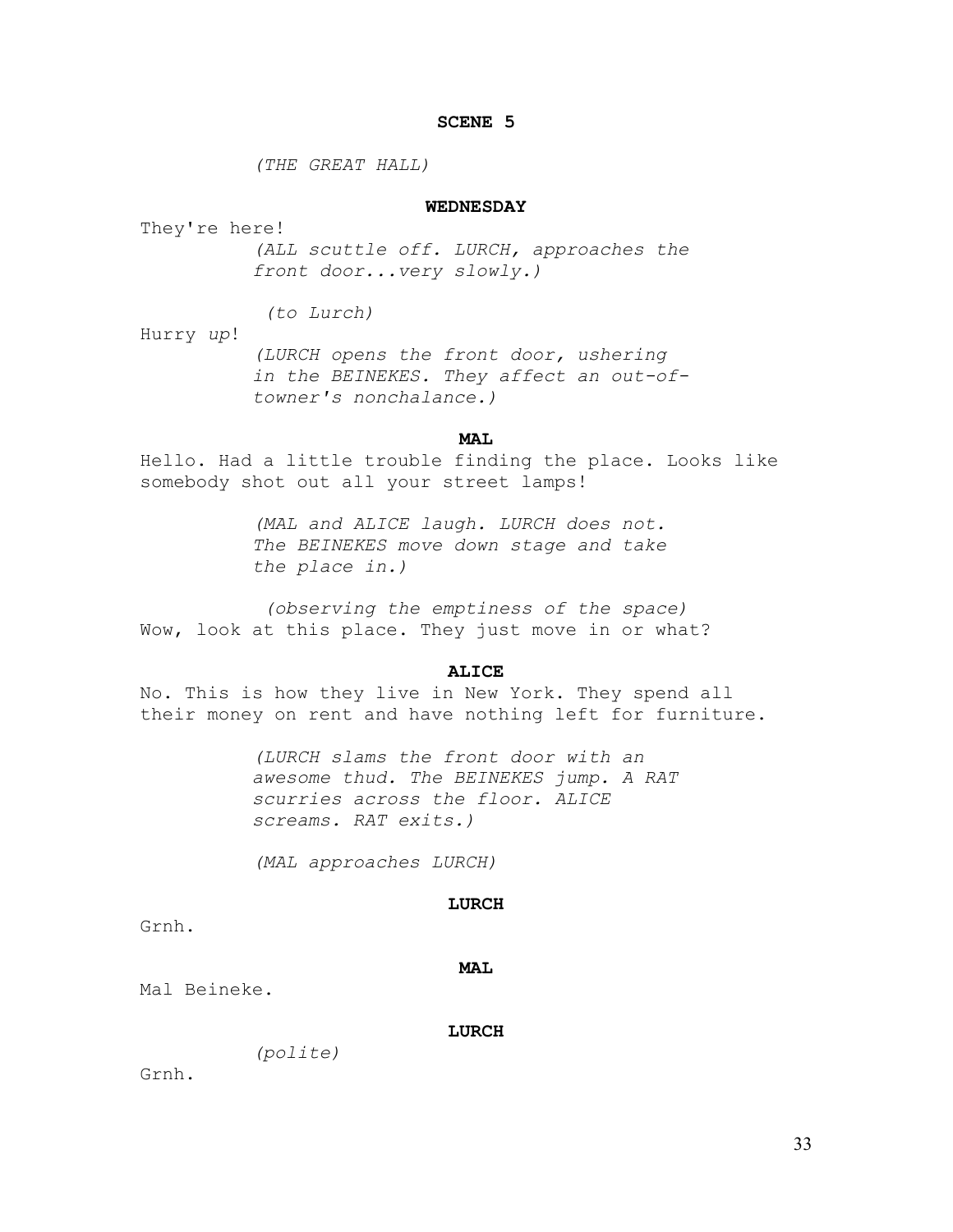**MAL** 

```
This is my wife, Alice-
```
**LURCH** 

*(lecherous)* 

Grnh.

**MAL** 

That's my son, Lucas -

**LURCH** 

*(warning)* 

Grnh.

**MAL** 

And you are?

#### **LURCH**

Grrngh.

*(Grunts his backstory)* 

#### **MAL**

Nice talkin' to you. Earth to Alice, we've landed in Weird City. I say drinks and bye-bye.

#### **ALICE**

Oh, Mal.

*(convincing herself as much any him) "Be open to experience, And welcome in the new. Reach deep in your surprise bag; There might be a gift for you."* 

#### **MAL**

Honey, my surprise bag is so full I can hardly lift it. That guy who patted me down at the airport? He slipped me his telephone number. I don't think I can stand any more surprises.

### **LUCAS**

C'mon, dad. Lighten up! These're your kind of people, real salt of the earth.

## **MAL**

Yeah? Where are they from? *(GOMEZ enters, with a rapier, to answer the query.)*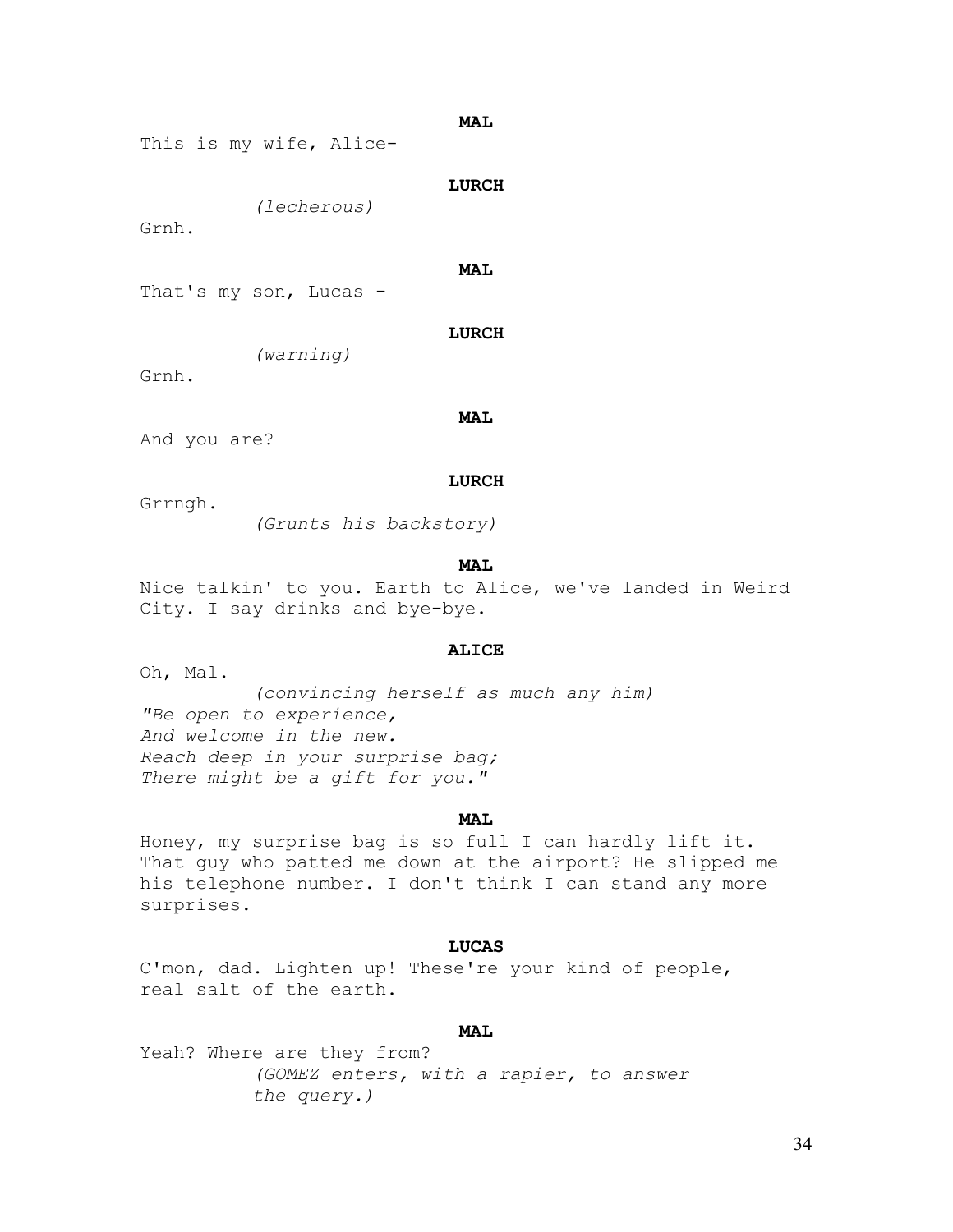

# **MOVE TOWARD THE DARKNESS** [Rev. 1/14/12]

Music and Lyrics by ANDREW LIPPA

 $\overline{\phantom{a}}$